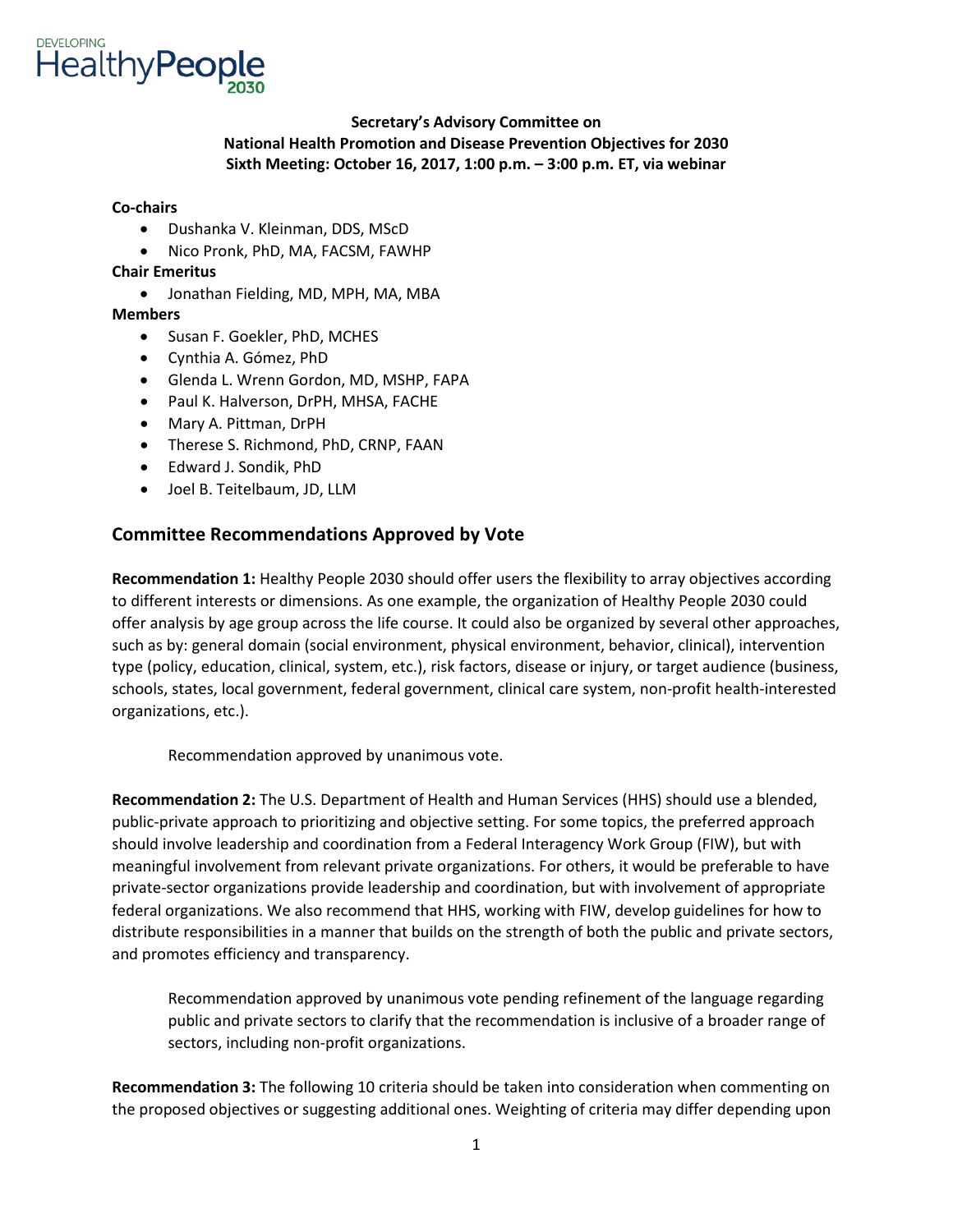

l

the topic area. For most objectives all criteria are relevant, but for others not all criteria are relevant.

- **People 2030 goals**. Federal agencies, states, localities, non-governmental organizations, and the public and private sectors should be able to use objectives to direct efforts in schools, • The result to be achieved should **reflect issues of national importance** and **support the Healthy**  communities, work sites, health practices, and other environments.
- • Objectives **should be measurable**; when a baseline has been established they should have a quantifiable measure of progress, and when the objectives are developmental, they may establish a baseline and interim measures of progress (i.e., specifying how much movement toward the objective is expected at different points in time over the 2020–2030 decade to understand the degree of progress).
- Objectives should be **useful and understandable** to a broad audience.
- have any evidence of improvement through an effective intervention, it should become a • The objective selection and review processes should be flexible enough to **allow revisions to objectives that reflect major updates or new knowledge**. If an important objective does not prioritized research agenda item. Decisions about maintaining or archiving an objective should not be determined by whether it has met its target in a previous Healthy People iteration.
- **Objectives should address a range of issues** such as: behavior and health outcomes; availability of, access to, and content of behavioral and health service interventions; socio-environmental conditions; and community capacity.[1](#page-1-0) They should be **directed toward improving health and well-being outcomes and quality of life** across the life span.
- • Objectives should be **prevention and protection oriented**, with quantitative (measurable) measures achievable by 2030 through population-based and individual actions that affect policy, health, and medical care systems, infrastructure, and/or programs.
- The objectives should be **supported by scientific evidence that the quantifiable measure is achievable OR evidence that we can move toward it**.
- disability status, sexual orientation, and geographic location. For specific health issues, • Objectives should **address health inequities and health disparities in defined populations**. These include populations categorized by race/ethnicity, socioeconomic status, gender, additional special populations should be addressed, based on an examination of the available evidence on vulnerability, health status, and disparate care.
- • Healthy People 2030, like past versions, is heavily data driven. **Valid, reliable, representative data and data systems at the national, state, tribal, and community levels should be used** for total of at least 3 data points) throughout the decade. One additional data point (in addition to Healthy People 2030 objectives. Each regular objective must have 1) an identified data source, or potential data source, 2) baseline data, and 3) assurance of at least 1 additional data point (a the 2 that are required) is recommended, but not required.
- **Address social determinants of health**<sup>2</sup> wherever they impact attainment of health objectives.

 Recommendation approved by unanimous vote pending revision to the criterion on valid, reliable, representative data and data systems, which will be reworded to clarify that while annual data is ideal, 3 total data points are required (baseline data plus 2 additional data

<span id="page-1-0"></span> $1$  Community capacity is defined as the ability of a community to plan, implement, and evaluate health strategies.

<span id="page-1-1"></span><sup>2</sup> As explained by Braveman P, Arkin E, Orleans T, Proctor D, and Plough A. *What is Health Equity? And What Difference Does a Definition Make?* Princeton, NJ: Robert Wood Johnson Foundation, 2017, page 3. (in this context, "Health means physical and mental health status and well-being, distinguished from health care.")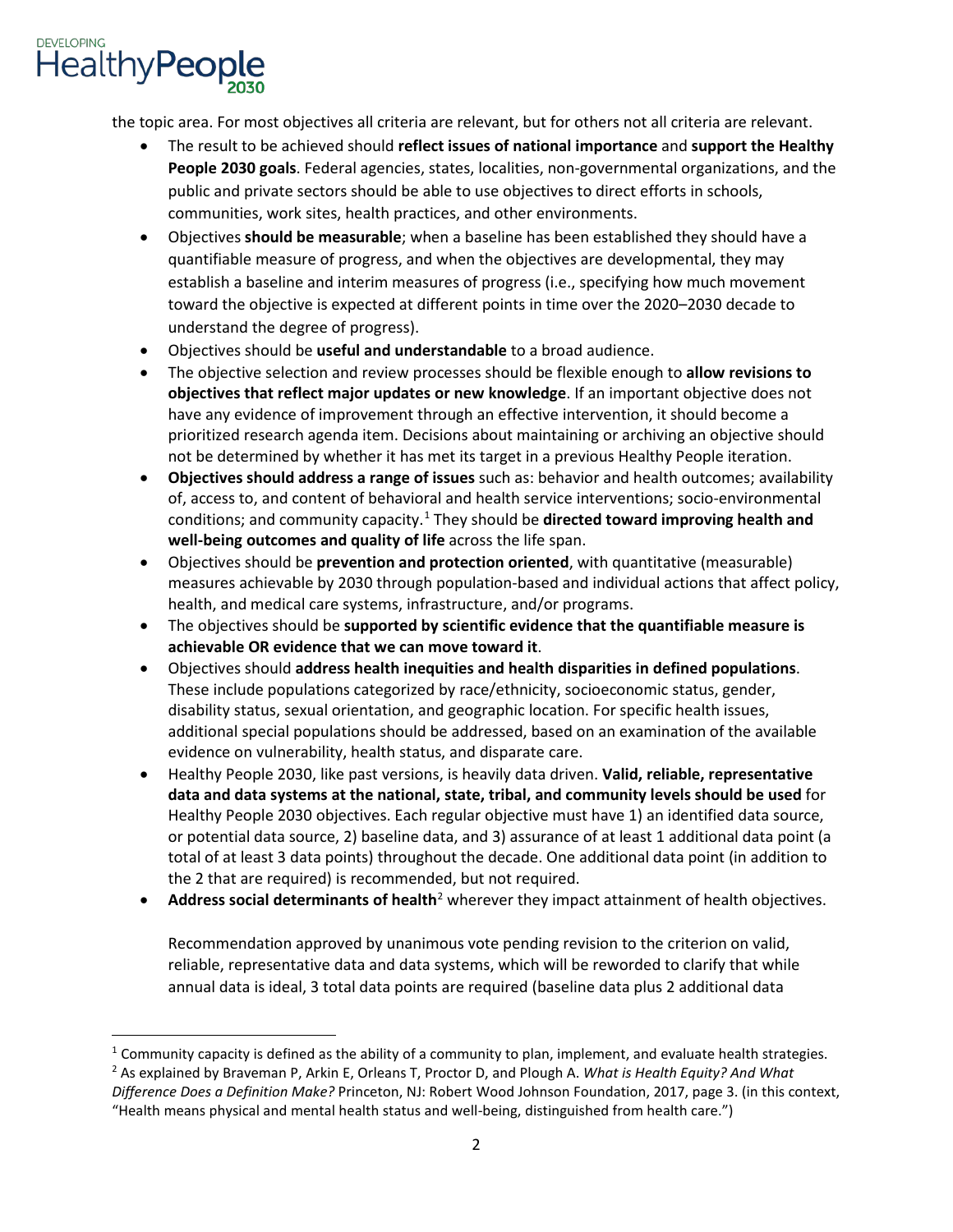

points), and in certain situations 1 data point can be from the previous decade, so long as it is comparable (parallel to Recommendation 3B from the Data subcommittee report).

 **Recommendation 4.1:** Healthy People 2030 objectives should include quantifiable measures of progress that employ best current knowledge to estimate what can be achieved, and how quickly, for systematically identified opportunities.

Recommendation approved by unanimous vote.

 **Recommendation 4.2:** Healthy People 2030 should not be a static document, but should be subject to revisions based on new knowledge and experience in efforts to achieve defined objectives.

Recommendation approved by unanimous vote.

**Recommendation 5.1:** Identify core, developmental, and research objectives to include in Healthy People 2030.

Recommendation approved by unanimous vote.

 explore whether the priorities and activities of other advisory bodies are consistent with this **Recommendation 5.2:** HHS, through its many agencies, needs to play an enhanced role in helping stakeholders meet the Healthy People objectives. It should prioritize financial and policy support for activities that, based on the best evidence, have a high likelihood of improving measurable outcomes. It should assure alignment of Healthy People 2030 objectives with the responsibilities and accountability of all its agencies and support the identified priority developmental and research needs. HHS should also recommendation, if such an activity would be permissible under FACA regulations.

Recommendation approved by unanimous vote.

### **Action Items**

- 1. The Prioritization and Objective Selection Criteria subcommittee will revise its approved recommendations to reflect Committee discussion.
- 2. Committee members interested in participating in the Leading Health Indicators subcommittee will email Dr. Pronk and Dr. Kleinman.

#### **Welcome**

1:00 p.m. – 1:05 p.m.

 Ms. Carter Blakey thanked the Committee members and meeting attendees for joining the sixth meeting of the Secretary's Advisory Committee on National Health Promotion and Disease Prevention Objectives for 2030. Ms. Blakey reviewed the agenda for the meeting, which included a presentation from Dr. Jonathan Fielding on behalf of the Prioritization and Objective Selection Criteria subcommittee.

### **Goals for the Meeting**

1:05 p.m. – 1:10 p.m.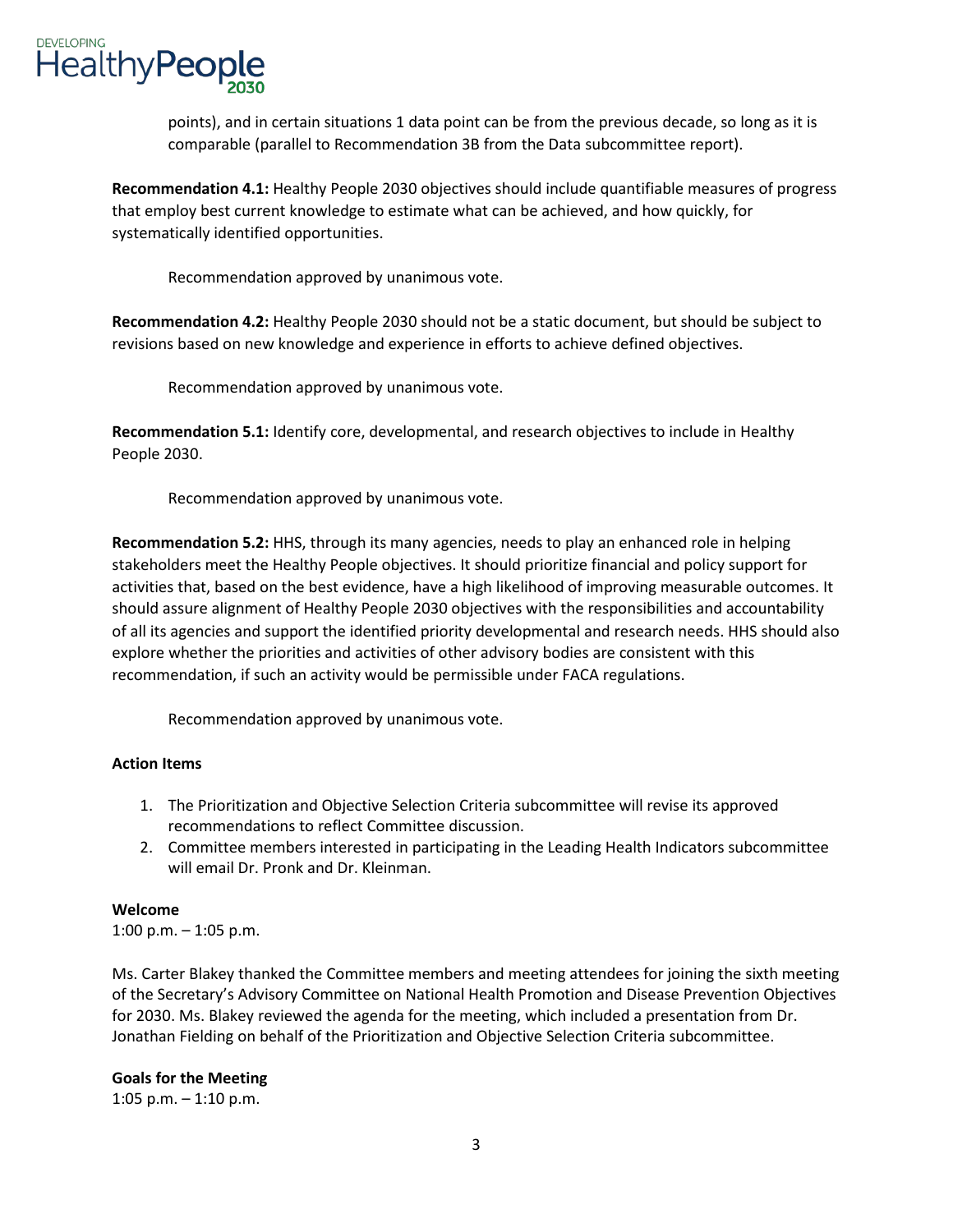

 Dr. Nico Pronk provided an overview of the goals for the meeting. Dr. Fielding will present the Prioritization and Objective Selection Criteria subcommittee's charge and its recent work. Dr. Fielding will then discuss the subcommittee's report, including its recommendations, priorities, proposed subcommittee report, and Dr. Dushanka Kleinman will facilitate a vote on each recommendation. methods, and underlying rationale. Dr. Fielding will moderate Committee discussion of the

# **Presentation on Prioritization and Objective Selection Criteria Subcommittee Recommendations from Jonathan Fielding, MD, MPH, MBA, MA**

1:10 p.m. – 1:25 p.m.

 reduce the overall number of measurable objectives. Dr. Fielding, chair of the Prioritization and Objective Selection Criteria subcommittee, gave an update on the subcommittee's work since the September Committee meeting. The charge of the subcommittee is to identify criteria to be used in prioritizing and setting quantifiable objectives, and consider how to

 their proposed recommendations based on Committee feedback during the October 3, 2017, subcommittee meeting and through extensive email discussions. In addition to revising the language of the recommendations and criteria, the subcommittee has developed a step-wise approach that applies the criteria for proposing and selecting objectives. During the September Committee meeting, the Committee voted to approve the prioritization criteria, listed as Recommendation 2 in the September 17, 2017, draft of the report and listed as Step 3B in the current proposed approach. Following the September Committee meeting, the subcommittee revised

Dr. Fielding provided on overview of the subcommittee recommendations:

- A step-wise approach should be used to prioritize and select Healthy People 2030 objectives.
- • Healthy People 2030 should offer users the flexibility to array objectives according to different interests or dimensions.
- HHS should use a blended, public-private approach to prioritizing and objective setting.
- Ten criteria (listed below) should be taken into consideration when commenting on the proposed objectives or suggesting additional ones.
- • Healthy People 2030 objectives should include quantifiable measures of progress that employ best current knowledge to estimate what can be achieved, and how quickly, for systematically identified opportunities.
- • Healthy People 2030 should not be a static document, but should be subject to revisions based on new knowledge and experience in efforts to achieve defined objectives.
- Identify both core objectives and research objectives to include in Healthy People 2030.
- • Healthy People 2030 should identify priorities and opportunities by applying a prioritization framework, generalizable to and useable by all target audiences.
- • HHS, through its many agencies, needs to play an enhanced role in helping stakeholders meet the Healthy People objectives.

 HHS Secretary, and added that the recommendations of the Committee can be adapted for use by Dr. Fielding introduced the proposed step-wise approach for prioritizing and selecting objectives for Healthy People 2030. Dr. Fielding noted that the Committee is charged with providing guidance to the stakeholders at other levels, such as states and localities.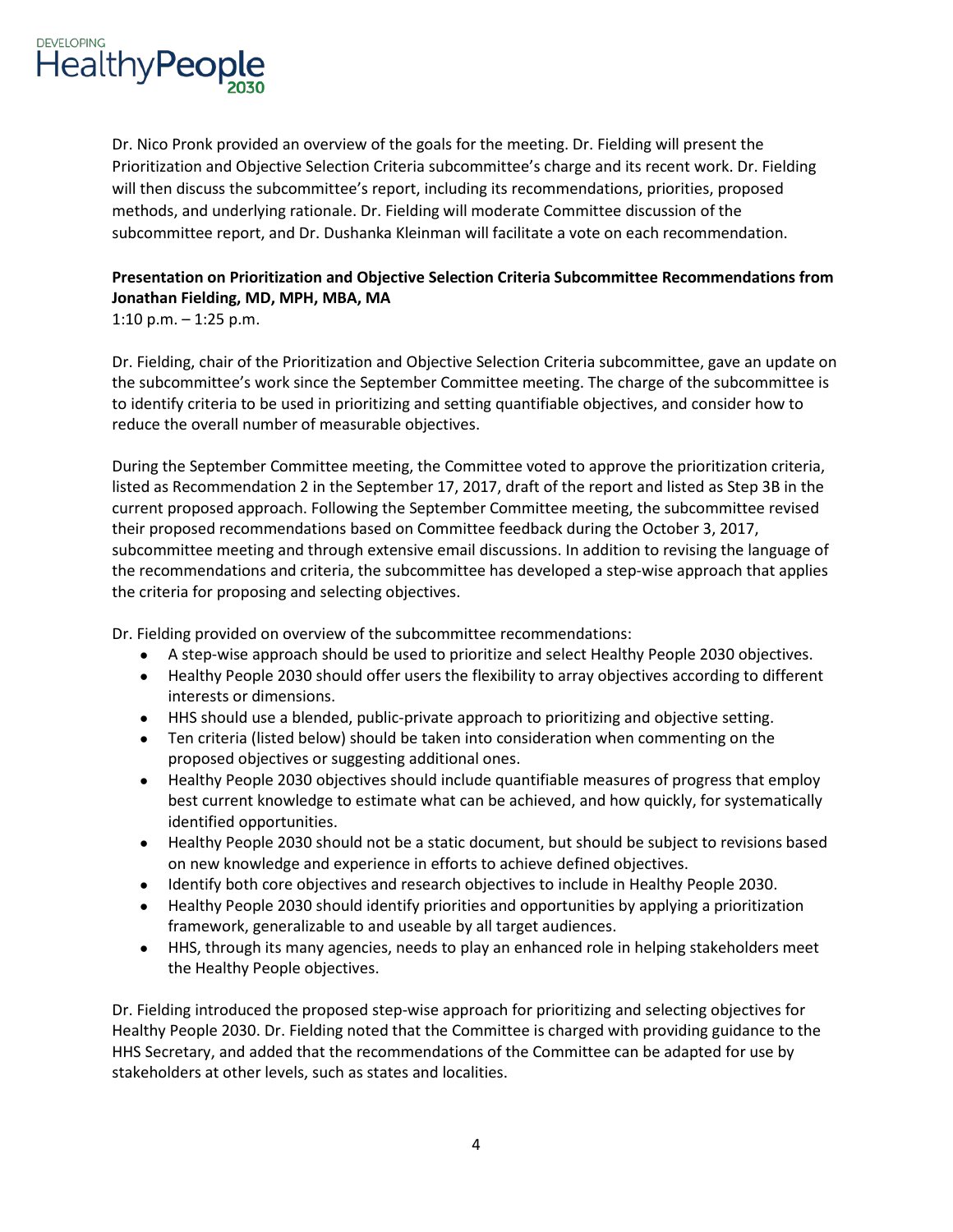

 Dr. Fielding provided an overview of the proposed step-wise approach. First, decisions are made on topics that can be used to organize objectives, and topic working groups are convened with federal and non-federal stakeholders. Next, a list of preliminary objectives is developed by considering overarching issues for Healthy People 2030; this list of preliminary objectives is refined by applying quality control criteria. The refined list of objectives is then categorized into 3 groups of objectives: core, research, and developmental. The list of core objectives is then prioritized by consistently applying a limited number of criteria.

Dr. Fielding further discussed each step of the process for prioritizing and selecting objectives for Healthy People 2030.

### **Step 1: Decide how the objectives should be organized**

 The first task is to compile a list of topics that can be used to organize the objectives. While there is no one, correct way to organize the objectives, options for an organizing framework might include:

- Revising and updating the list of topic areas from Healthy People 2020
- • Offering analysis by developmental stage over the life course (e.g., infancy, childhood, adolescence, adulthood, and old age)
- General domain (e.g., social environment, physical environment, behavioral, clinical)
- Intervention type (e.g., policy, education, clinical, system, etc.)
- Disease or injury risk factors (e.g., physical inactivity, living in high crime neighborhoods)
- Target audience (e.g., business, schools, states, local government, federal government, clinical care system, non-profit health-interested organizations, etc.)

 The list of topics for Healthy People 2030 objectives must be refined to reflect the "most important" national non-profits or associations must also be recruited to participate in topic workgroups and in aspects of health, based on reducing deaths, reducing morbidity, reducing disability, reducing health disparities/increasing health equity, and increasing well-being. Stakeholder organizations such as objective development.

## **Step 2: Develop and refine the set of objectives**

 Topic workgroups should develop a preliminary set of objectives; however, the list of topic objectives for Healthy People 2030 should not mirror Healthy People 2020 objectives. Workgroups should add, subtract, and modify objectives from the Healthy People 2020 list as appropriate. Some quantifiable measures from Healthy People 2020 may deserve more attention this decade (e.g., because the burden has increased), while some quantifiable measures may deserve less attention this decade (e.g., because no evidence-based intervention is available to drive progress). At this stage, involved parties must consider whether the objective addresses an issue of national importance, and whether it is quantifiable.

Next, a central decision-making body such as FIW should refine the preliminary list of objectives by answering the following questions:

- Is the objective understandable?
- If an objective from Healthy People 2020 is selected, does it reflect major updates or new knowledge?
- • Does the set of objectives address a range of issues across topics? For example:
	- $\circ$  Behavior and health outcomes; behavioral and health service interventions (availability, access, content); social determinants of health; and community capacity
- Does the objective meet the following quality control criteria for Healthy People 2030?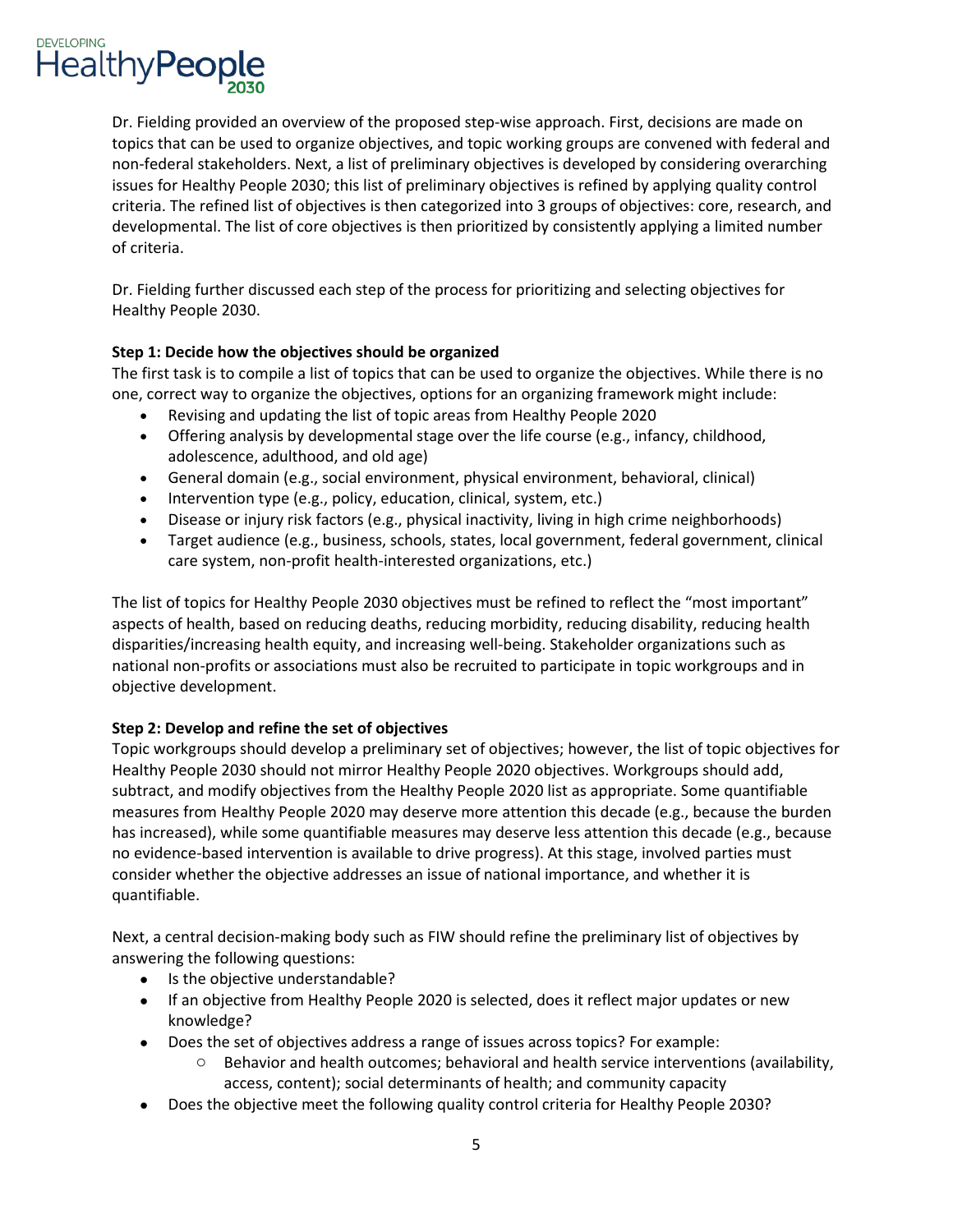

- o Be **prevention and protection oriented**
- o Be **supported by scientific evidence** that the quantifiable measure is achievable OR evidence that significant progress can be made toward it
- o **Address health inequities and health disparities** in defined populations, including those categorized by race/ethnicity, socioeconomic status, gender, disability status, sexual orientation, and geographic location
- o Use **valid, reliable, representative data** and data systems at the **national, state, and community levels**
- o **Address social determinants of health** wherever they impact attainment of objectives

### **Step 3: Categorize objectives to develop 3 lists**

 The refined, prioritized list of objectives will then be categorized into 3 groups: core objectives, research objectives, and developmental objectives. Each core objective must have an identified data source or potential data source, baseline data, and assurance of at least 2 additional data points over the course of the decade. Research objectives should reflect high-priority issues for which no effective intervention is readily available. Developmental objectives should reflect high-priority issues that do not meet the data standards for inclusion as a core objective, but are associated with effective evidence-based interventions. When objectives are developmental, a baseline and interim quantifiable measures of progress should be established.

 (e.g., high, medium, or low benefit) on overall health burden, preventable burden, potential to reduce Finally, the refined set of core objectives will be prioritized based on each objective's expected impact inequities/disparities, and cost effectiveness and prevention effectiveness.

 People 2030. These will be centrally managed by the topic workgroups and FIW. Medium-priority core objectives may be overseen by HHS, but managed by public, independent, and private-sector national catalyze progress on issues that may not score as highly based on impact or priority, but that warrant The high-priority core objectives will constitute the final set of objectives for implementation of Healthy stakeholder organizations through formal partnerships. The purpose of such partnerships will be to national attention.

### **Committee Discussion**

1:25 p.m. – 1:40 p.m.

 should represent multiple sectors where possible in order to engage a broader audience. Dr. Fielding agreed; the report highlights cross-cutting issues such as social determinants of health, but making the Dr. Fielding thanked the members of the subcommittee for their work on the development of the recommendations and opened the floor for comments. Dr. Paul Halverson noted that Step 1B discusses recruiting national non-profits and associations. He suggested adding that stakeholder organizations multi-sector approach explicit would be helpful.

 baseline data point is not ideal, but would be an absolute minimum when deciding whether a topic Data subcommittee's report emphasizes the importance of data as a measure of progress and to inform Dr. Halverson asked how the subcommittee decided to recommend 2 additional data points over the course of the decade. He noted that the Committee had previously emphasized that the data be available, timely, and actionable, yet 2 or 3 data points over a decade may not be frequent enough to be timely and actionable. Dr. Fielding agreed, and noted that requiring 2 data points in addition to a would be a core objective rather than a developmental objective. Dr. Edward Sondik added that the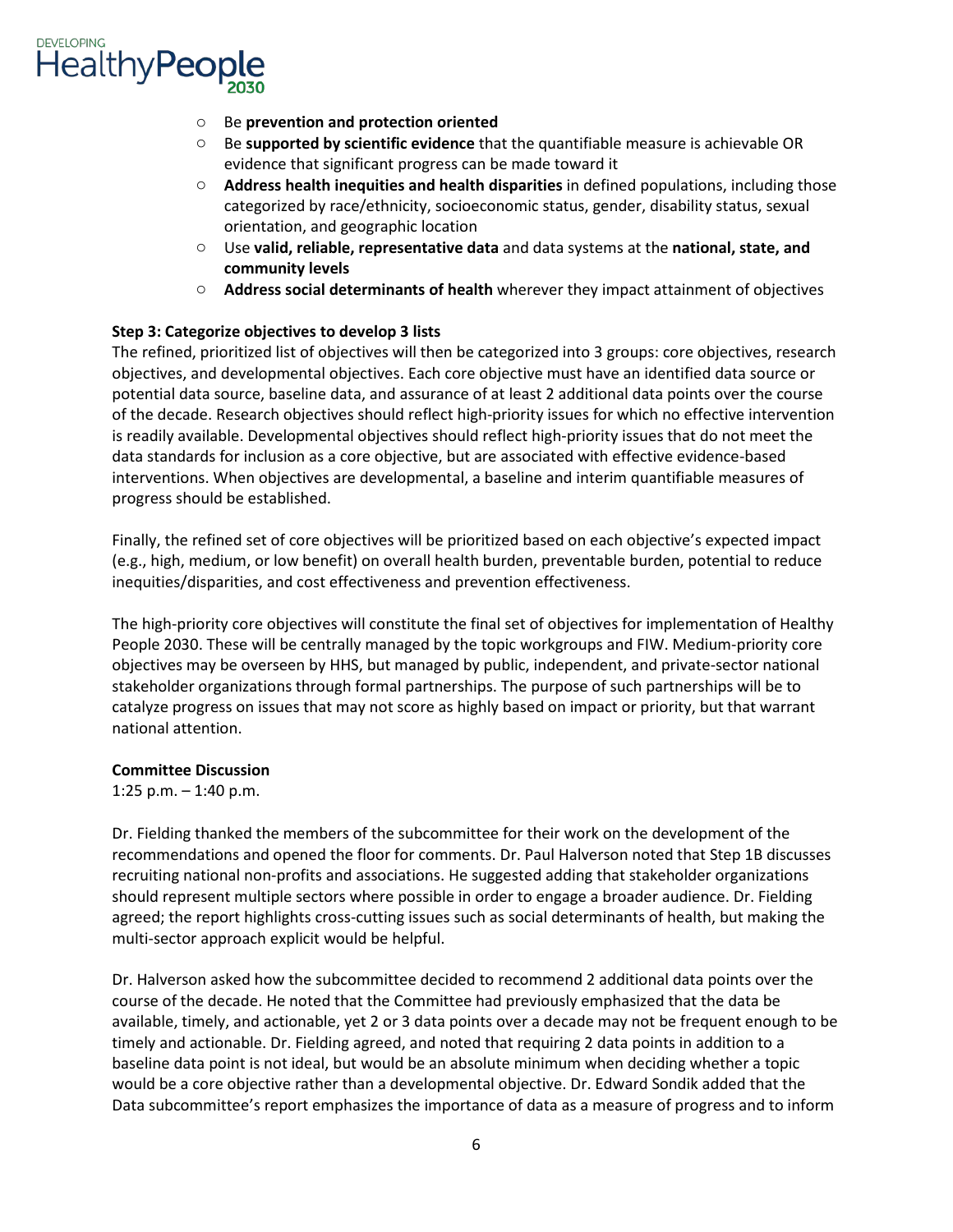

 collection if possible, but recognizes that not all objectives will have annual data. Dr. Sondik added that requiring 3 data points throughout the decade would allow for meaningful trend analysis. The consistency with the Data subcommittee report. changes in strategy throughout the decade; thus, the subcommittee is recommending annual data Prioritization and Objective Selection Criteria subcommittee will clarify this in its report to ensure

 Dr. Halverson asked how many Healthy People 2020 objectives would be excluded if 3 data points within the decade were required. Dr. Sondik estimated that less than 20% of Healthy People 2020 objectives do not have 3 data points; 38% of Healthy People 2020 objectives have annual data available and a high percentage will have at least 3 data points throughout the decade. He added that a high percentage of Healthy People 2020 objectives come from the National Health Interview Survey (NHIS) and National Vital Statistics System, both of which provide data at least annually. NHIS even provides quarterly information on 15 key health indicators. Some objectives come from the National Health and Nutrition Examination Survey, which provides 3 or 4 data points over the decade. However, the sample size is not large enough to create annual data points.

 consider a broad range of datasets in determining whether an objective can be considered a core Dr. Susan Goekler noted that much data on youth is collected by the Youth Risk Behavior Surveillance System, which provides information every other year. For that reason, Dr. Goekler cautioned specifying an annual data requirement for objectives. She also clarified that data does not have to come from HHS sources or from states, particularly regarding social determinants of health data; the Committee should measure. Dr. Fielding agreed, and suggested that the subcommittee can make clear that the data can come from different levels of aggregation, depending on what is available. Dr. Goekler added that data can also come from other national agencies, such as the Department of Education, and Dr. Fielding agreed.

 Dr. Mary Pittman emphasized the importance of highlighting rural populations in the subcommittee's recommendations; Dr. Fielding agreed that rurality is an important variable. Dr. Pittman suggested agreed. Dr. Kleinman noted that Morbidity and Mortality Weekly Report (MMWR) has recently reports could be used as a reference in future Committee work. explicitly indicating the intent to look at rural populations within the recommendations, and Dr. Fielding published reports that highlight rural and urban metropolitan and non-metropolitan areas. These

 Prioritization and Objective Selection Criteria subcommittee report, particularly with its provided input on the work of the Prioritization and Objective Selection Criteria subcommittee, and Dr. Sondik offered to do this at an upcoming Data subcommittee meeting. Dr. Kleinman added that the Dr. Pronk suggested that the Data subcommittee crosswalk their report and recommendations with the recommendations regarding required and suggested data sources. Dr. Fielding noted that Dr. Sondik has Prioritization and Objective Selection Criteria report is also relevant to the Stakeholder Engagement and Communications subcommittee.

### **Committee Votes**

1:40 p.m. – 2:35 p.m.

 reviewed each recommendation in turn. For some recommendations, additional discussion occurred, as Dr. Kleinman proceeded to call a vote on each of the subcommittee's recommendations. The Committee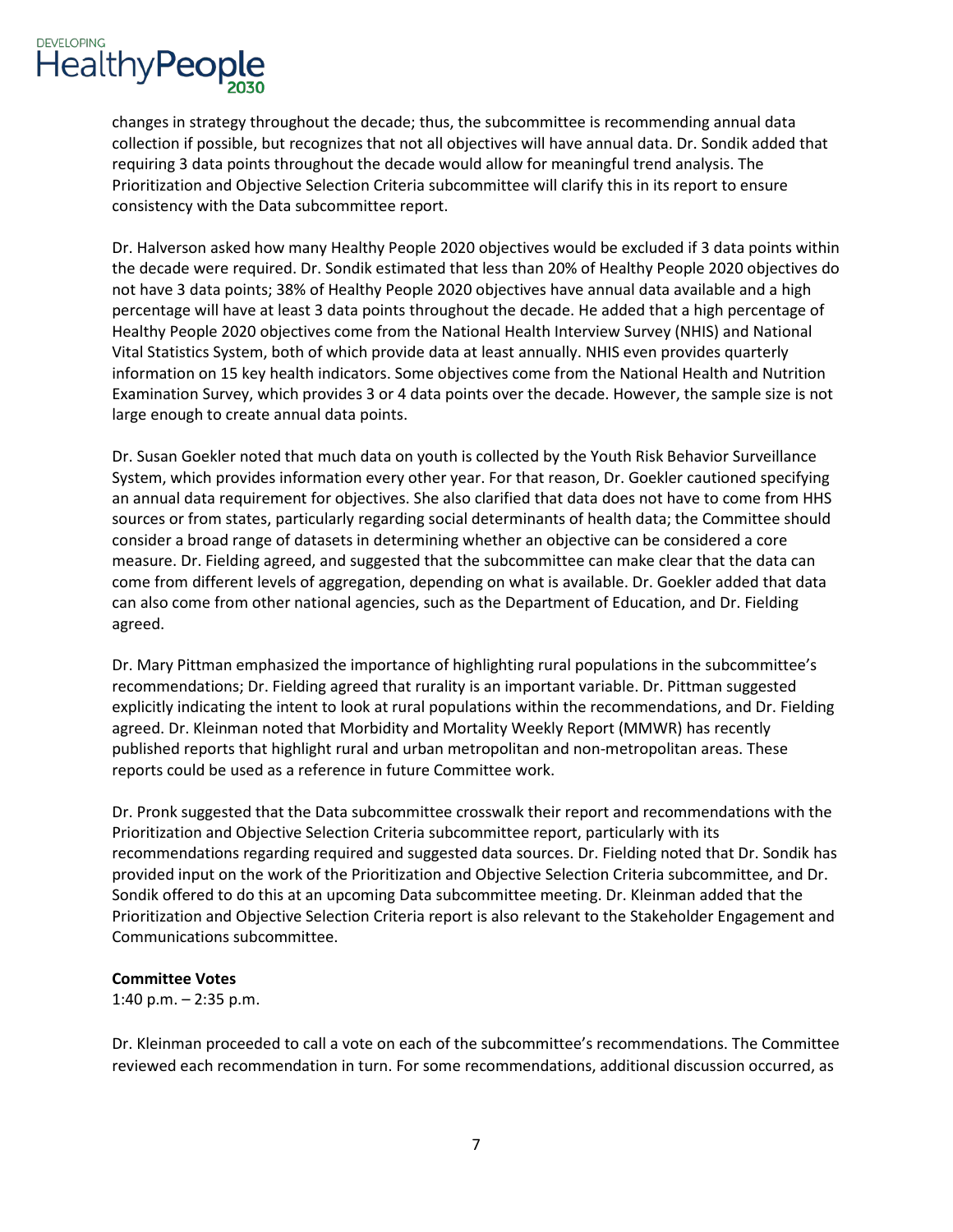

 noted below. In addition, the Committee agreed to some wording changes, reflected in the text of the recommendations below. Red text denotes language added; strikethrough denotes language removed.

 **Recommendation 1:** Healthy People 2030 should offer users the flexibility to array objectives according to different interests or dimensions. As one example, the organization of Healthy People 2030 could type (policy, education, clinical, system, etc.), risk factors, disease or injury, or target audience (business, offer analysis by age group across the life course. It could also be organized by several other approaches, such as by: general domain (social environment, physical environment, behavior, clinical), intervention schools, states, local government, federal government, clinical care system, non-profit health-interested organizations, etc.).

This recommendation was **approved** by unanimous vote.

 federal organizations. We also recommend that HHS, working with FIW, develop guidelines for how to distribute responsibilities in a manner that builds on the strength of both the public and private sectors, **Recommendation 2:** The U.S. Department of Health and Human Services (HHS) should use a blended, public-private approach to prioritizing and objective setting. For some topics, the preferred approach should involve leadership and coordination from a Federal Interagency Work Group (FIW), but with meaningful involvement from relevant private organizations. For others, it would be preferable to have private-sector organizations provide leadership and coordination, but with involvement of appropriate and promotes efficiency and transparency.

Dr. Fielding expressed a desire to refine the language regarding public and private sectors to clarify that the recommendation is inclusive of a broader range of sectors, including non-profit organizations. The alternate phrase "federal–non-federal approach" was suggested, but Committee members decided that it did not adequately convey the breadth of the stakeholders involved. Dr. Kleinman suggested that the final language for this recommendation mirror the language used in the Stakeholder Engagement and Communications subcommittee report.

This recommendation was **approved** by unanimous vote, pending the above clarification.

Recommendation 3: The following 9 10 criteria should be taken into consideration when commenting upon the topic area. For most objectives all criteria are relevant, but for others not all criteria are on the proposed objectives or suggesting additional ones. Weighting of criteria may differ depending relevant.

- **People 2030 goals**. Federal agencies, states, localities, non-governmental organizations, and the public and private sectors should be able to use objectives to direct efforts in schools, • The result to be achieved should **reflect issues of national importance** and **support the Healthy**  communities, work sites, health practices, and other environments.
- • Objectives **should be measurable**; when a baseline has been established they should have a quantifiable measure of progress, and when the objectives are developmental, they should may establish a baseline and interim measures of progress (i.e., specifying how much movement toward the objective is expected at different points in time over the 2020–2030 decade to understand the degree of progress).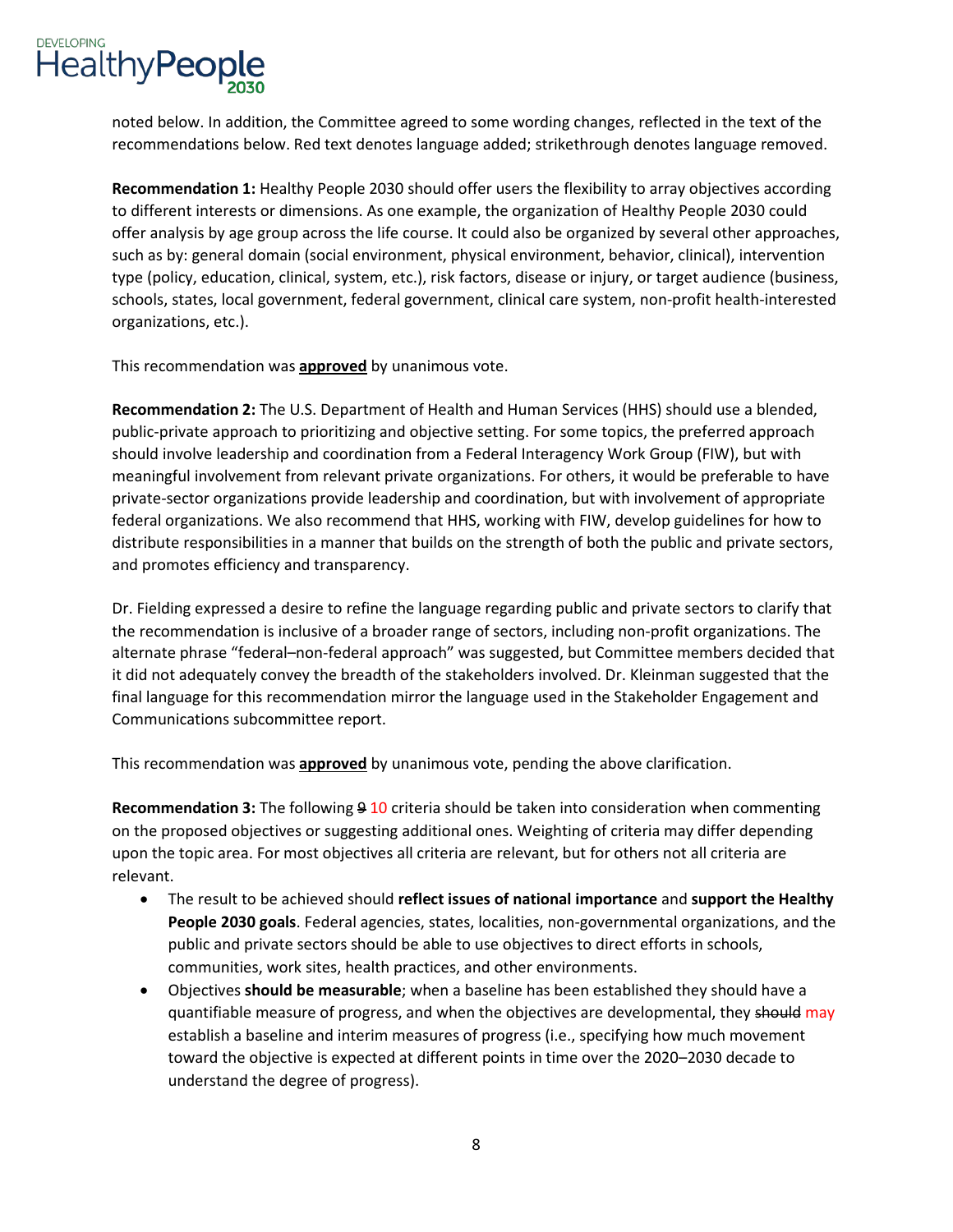

<u>.</u>

 measurable using this definition. Dr. Kleinman agreed to revise this recommendation to read "when the objectives are developmental, they may establish a baseline and interim measures of progress" in order noted that Recommendations 5.1 and 5.2 refer more directly to developmental objectives. Dr. Sondik asked whether developmental objectives lacking identified data sources can be defined as to clarify that developmental objectives can exist without an identified data source. Dr. Kleinman also

- Objectives should be **useful and understandable** to a broad audience.
- **objectives that reflect major updates or new knowledge**. If an important objective does not • The objective selection and review processes should be flexible enough to **allow revisions to**  have any evidence of improvement through an effective intervention, it should become a prioritized research agenda item. Decisions about maintaining or archiving an objective should not be determined by whether it has met its target in a previous Healthy People iteration.

Dr. Sondik noted that the above criterion is not strictly a criterion but rather speaks to the objective selection process as a whole. Dr. Glenda Wrenn Gordon replied that Recommendation 3 is intended to describe the overall process, and other Committee members agreed.

- **Objectives should address a range of issues** such as: behavior and health outcomes; availability of, access to, and content of behavioral and health service interventions; socio-environmental conditions; and community capacity.[3](#page-8-0) They should be **directed toward improving health and well-being outcomes and quality of life** across the life span.
- • Objectives should be **prevention and protection oriented**, with quantitative (measurable) measures achievable by 2030 through population-based and individual actions that affect policy, health, and medical care systems, infrastructure, and/or programs.
- The objectives should be **supported by scientific evidence that the quantifiable measure is achievable OR evidence that we can move toward it**.
- disability status, sexual orientation, and geographic location. For specific health issues, additional special populations should be addressed, based on an examination of the available • Objectives should **address health inequities and health disparities in defined populations**. These include populations categorized by race/ethnicity, socioeconomic status, gender, evidence on vulnerability, health status, and disparate care.
- • Healthy People 2030, like past versions, is heavily data driven. **Valid, reliable, representative**  source, or potential data source, 2) baseline data, and 3) assurance of at least 1 additional data point (a total of at least 3 data points) throughout the decade. One additional data point (in **data and data systems at the national, state, tribal, and community and local levels should be used** for Healthy People 2030 objectives. Each regular objective must have 1) an identified data addition to the 2 that are required) is recommended, but not required.

 the tribal level, and suggested that "local" instead be referred to as "community." Dr. Pronk requested that this criterion refer to valid, reliable, representative data and data systems at

<span id="page-8-0"></span> $3$  Community capacity is defined as the ability of a community to plan, implement, and evaluate health strategies.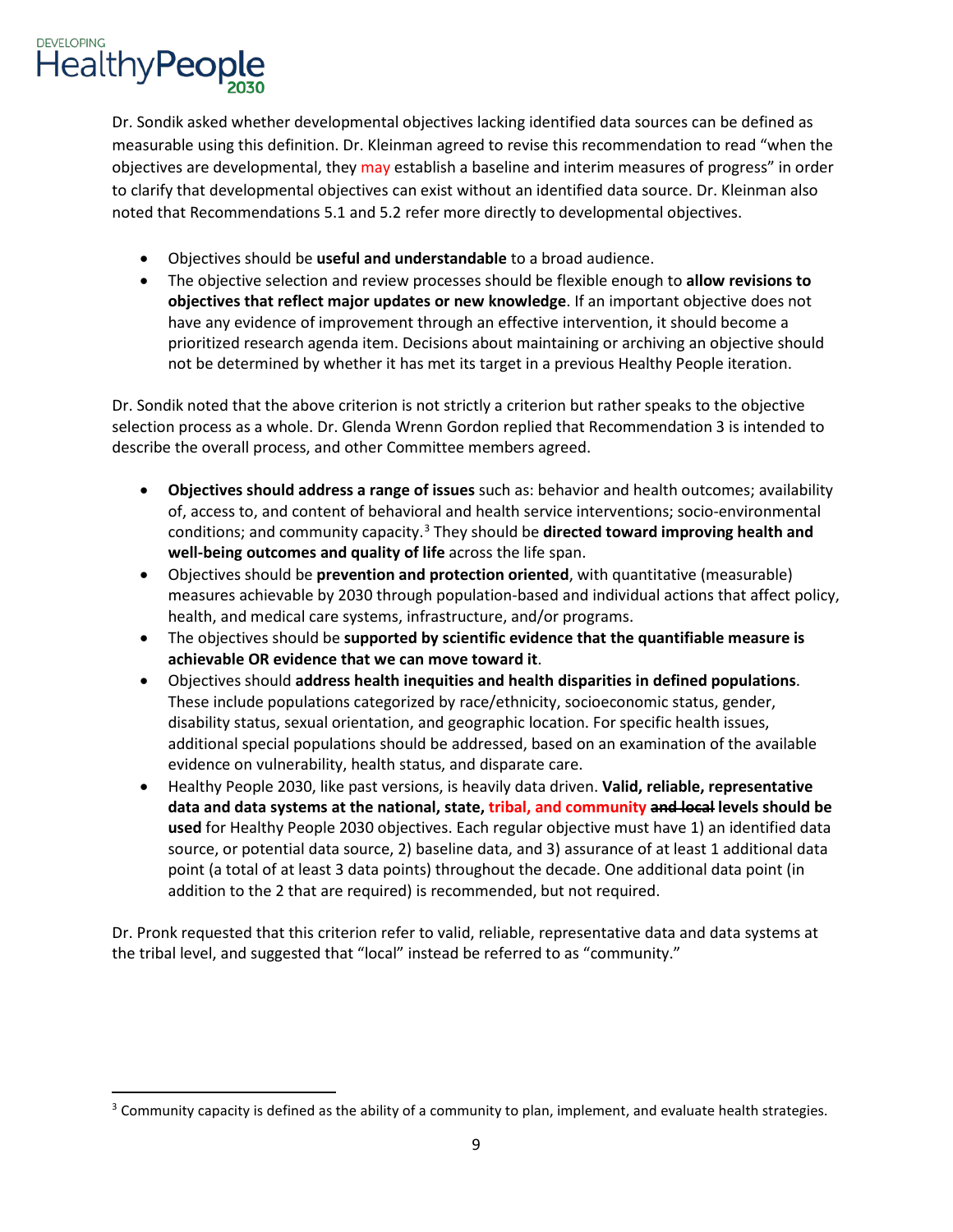

<u>.</u>

 Dr. Sondik clarified that each regular objective should have 3 total data points (1 baseline data point and 2 additional data points), as any fewer than 3 data points minimizes the possibility that data can be used to evaluate progress and adjust intervention strategies accordingly.

 Committee members also noted that the criterion language needs to be modified to reflect are ideal, 3 data points within the decade are desirable; however, in certain situations 1 data point may Recommendation 3B from the Data subcommittee's draft report: "To establish reliable trends, data points from a prior decade may be included if those data points are comparable." Though annual data be from the previous decade.

This criterion will be clarified with language from the Data subcommittee report.

**• Address social determinants of health**<sup>4</sup> wherever they impact attainment of health objectives.

This recommendation was **approved** by unanimous vote, pending the above clarifications.

 **Recommendation 4.1:** Healthy People 2030 objectives should include quantifiable measures of progress that employ best current knowledge to estimate what can be achieved, and how quickly, for systematically identified opportunities.

This recommendation was **approved** by unanimous vote.

 **Recommendation 4.2:** Healthy People 2030 should not be a static document, but should be subject to revisions based on new knowledge and experience in efforts to achieve defined objectives.

This recommendation was **approved** by unanimous vote.

**Recommendation 5.1:** Identify both core objectives and core, developmental, and research objectives to include in Healthy People 2030.

 Dr. Goekler suggested that this recommendation be inclusive of developmental objectives in addition to core and research objectives, and the Committee members agreed.

This recommendation was **approved** by unanimous vote, pending the above clarification.

 **Recommendation 5.2:** HHS, through its many agencies, needs to play an enhanced role in helping stakeholders meet the Healthy People objectives. It should prioritize financial and policy support for activities that, based on the best evidence, have a high likelihood of improving measurable outcomes. It should assure alignment of Healthy People 2030 objectives with the responsibilities and accountability of all its agencies and support the identified priority developmental and research needs. HHS should also

<span id="page-9-0"></span><sup>4</sup> As explained by Braveman P, Arkin E, Orleans T, Proctor D, and Plough A. *What is Health Equity? And What Difference Does a Definition Make?* Princeton, NJ: Robert Wood Johnson Foundation, 2017, page 3. (in this context, "Health means physical and mental health status and well-being, distinguished from health care.")